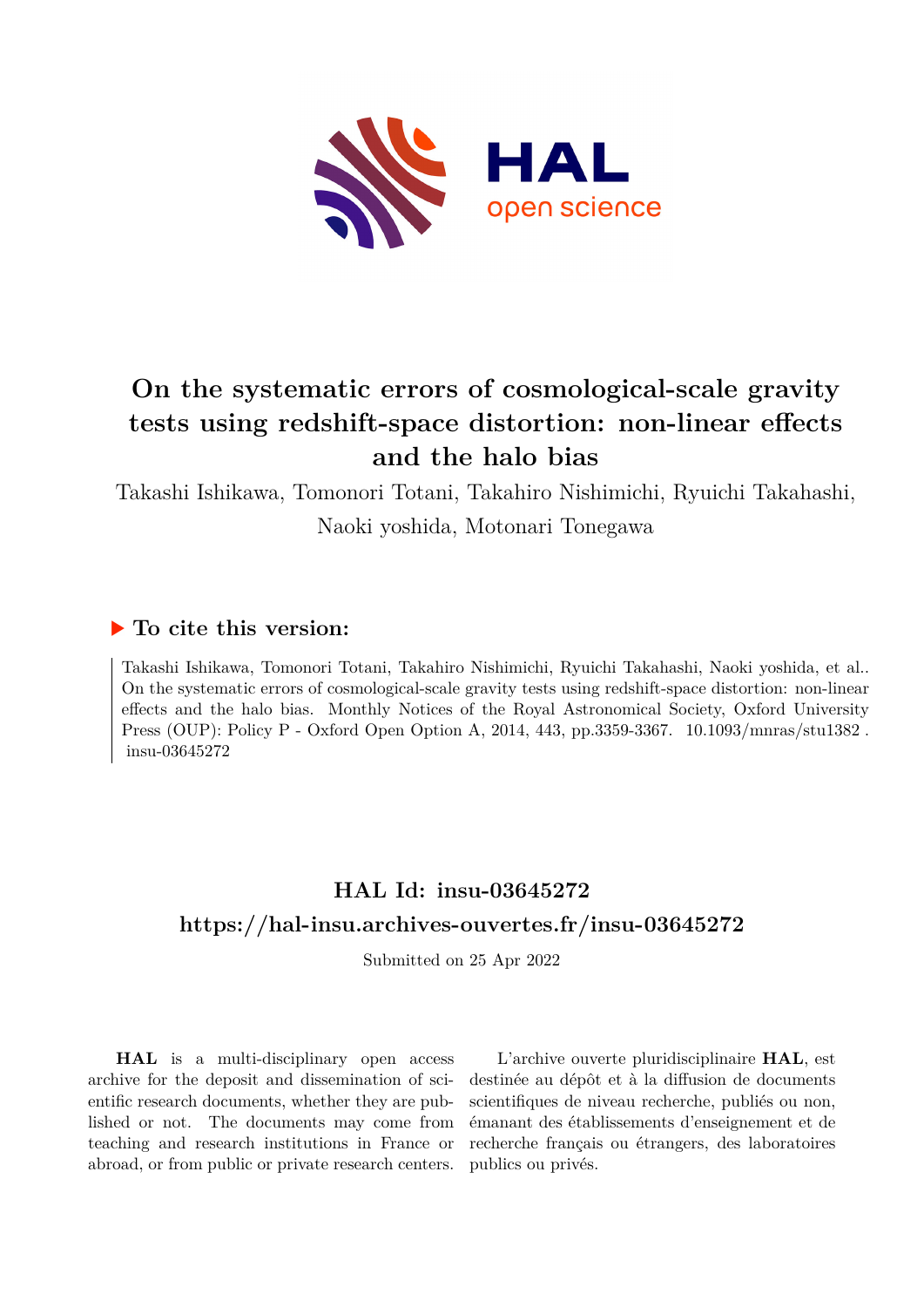## **On the systematic errors of cosmological-scale gravity tests using redshift-space distortion: non-linear effects and the halo bias**

Takashi Ishikawa,  $\rightarrow$  Tomonori Totani, <sup>1,2</sup> Takahiro Nishimichi, <sup>3,4</sup> Ryuichi Takahashi, <sup>5</sup> Naoki Yoshida<sup>3,6</sup> and Motonari Tonegawa<sup>1,2</sup>

<sup>1</sup>*Department of Astronomy, Kyoto University, Kitashirakawa-Oiwake-cho, Sakyo-ku, Kyoto 606-8502, Japan*

<sup>2</sup>*Department of Astronomy, The University of Tokyo, 7-3-1 Hongo, Bunkyo-ku, Tokyo 113-0033, Japan*

<sup>3</sup>*Kavli Institute for the Physics and Mathematics of the Universe, Todai Institutes for Advanced Study, The University of Tokyo (Kavli IPMU, WPI), Kashiwa, Chiba 277-8583, Japan*

<sup>4</sup>*Institut d'Astrophysique de Paris, 98 bis boulevard Arago, F-75014 Paris, France*

<sup>5</sup>*Faculty of Science and Technology, Hirosaki University, 3 bunkyo-cho, Hirosaki, Aomori 036-8561, Japan*

<sup>6</sup>*Department of Physics, The University of Tokyo, 7-3-1 Hongo, Bunkyo-ku, Tokyo 113-0033, Japan*

Accepted 2014 July 7. Received 2014 June 25; in original form 2013 August 27

### **ABSTRACT**

Redshift-space distortion (RSD) observed in galaxy redshift surveys is a powerful tool to test gravity theories on cosmological scales, but the systematic uncertainties must carefully be examined for future surveys with large statistics. Here we employ various analytic models of RSD and estimate the systematic errors on measurements of the structure growth-rate parameter,  $f\sigma_8$ , induced by non-linear effects and the halo bias with respect to the dark matter distribution, by using halo catalogues from 40 realizations of  $3.4 \times 10^8$  comoving *h*<sup>−3</sup> Mpc<sup>3</sup> cosmological *N*-body simulations. We consider hypothetical redshift surveys at redshifts  $z = 0.5$ , 1.35 and 2, and different minimum halo mass thresholds in the range of  $5.0 \times 10^{11}$ –2.0 ×  $10^{13}$  *h*<sup>-1</sup> M<sub>O</sub>. We find that the systematic error of  $f\sigma_8$  is greatly reduced to ∼5 per cent level, when a recently proposed analytical formula of RSD that takes into account the higher order coupling between the density and velocity fields is adopted, with a scaledependent parametric bias model. Dependence of the systematic error on the halo mass, the redshift and the maximum wavenumber used in the analysis is discussed. We also find that the Wilson–Hilferty transformation is useful to improve the accuracy of likelihood analysis when only a small number of modes are available in power spectrum measurements.

**Key words:** methods: numerical – cosmology: theory – large-scale structure of Universe.

#### **1 INTRODUCTION**

Many observational facts suggest that our Universe is now in the period of accelerated expansion but its physical origin is yet to be understood (Riess et al. 1998; Perlmutter et al. 1999; Spergel et al. 2003; Tegmark et al. 2004). This might be a result of an exotic form of energy with negative pressure that should be added to the righthand side of the Einstein equation as the cosmological constant  $\Lambda$ , or more generally a time varying dark energy term. Another possibility is that gravity is not described by the Einstein equation on cosmological scales. Therefore, observational tests of gravity theories on cosmological scales are important, and the redshiftspace distortion (RSD) effect observed in galaxy redshift surveys gives such a test. RSD is distortion of a galaxy distribution in redshift space caused by peculiar motions of the galaxies (see Hamilton

1998 for a review). The magnitude of this effect is expressed by the anisotropy parameter  $\beta = f/b$  at the linear level (Kaiser 1987), where  $f = d \ln \delta / d \ln a$  is the linear growth rate of the fractional density fluctuations δ, *a* the scalefactor of the universe and *b* the galaxy bias with respect to the matter distribution. This is simply a result of the mass continuity that relates the growth rate and the velocity of large-scale systematic infall motion, and thus is always valid regardless of gravity theories. When the galaxy bias is independently measured, one can derive the parameter *f*. When the galaxy bias is unknown, we can still measure the combination of  $f\sigma_8$  using the observed fluctuation amplitude of the galaxy density field, where  $\sigma_8$  is the rms amplitude of the mass fluctuations on comoving 8 *h*−1Mpc scale.

A number of measurements of the growth rate have been reported up to  $z \sim 0.8$  by using the data of various galaxy surveys (Tadros et al. 1999; Percival et al. 2004; Cole et al. 2005; Guzzo 2008; Blake et al. 2011; Samushia, Percival & Raccanelli 2012; Reid et al. 2012; Beutler et al. 2013; de la Torre et al. 2013; Contreras

E-mail: [ishikawa@kusastro.kyoto-u.ac.jp](mailto:ishikawa@kusastro.kyoto-u.ac.jp)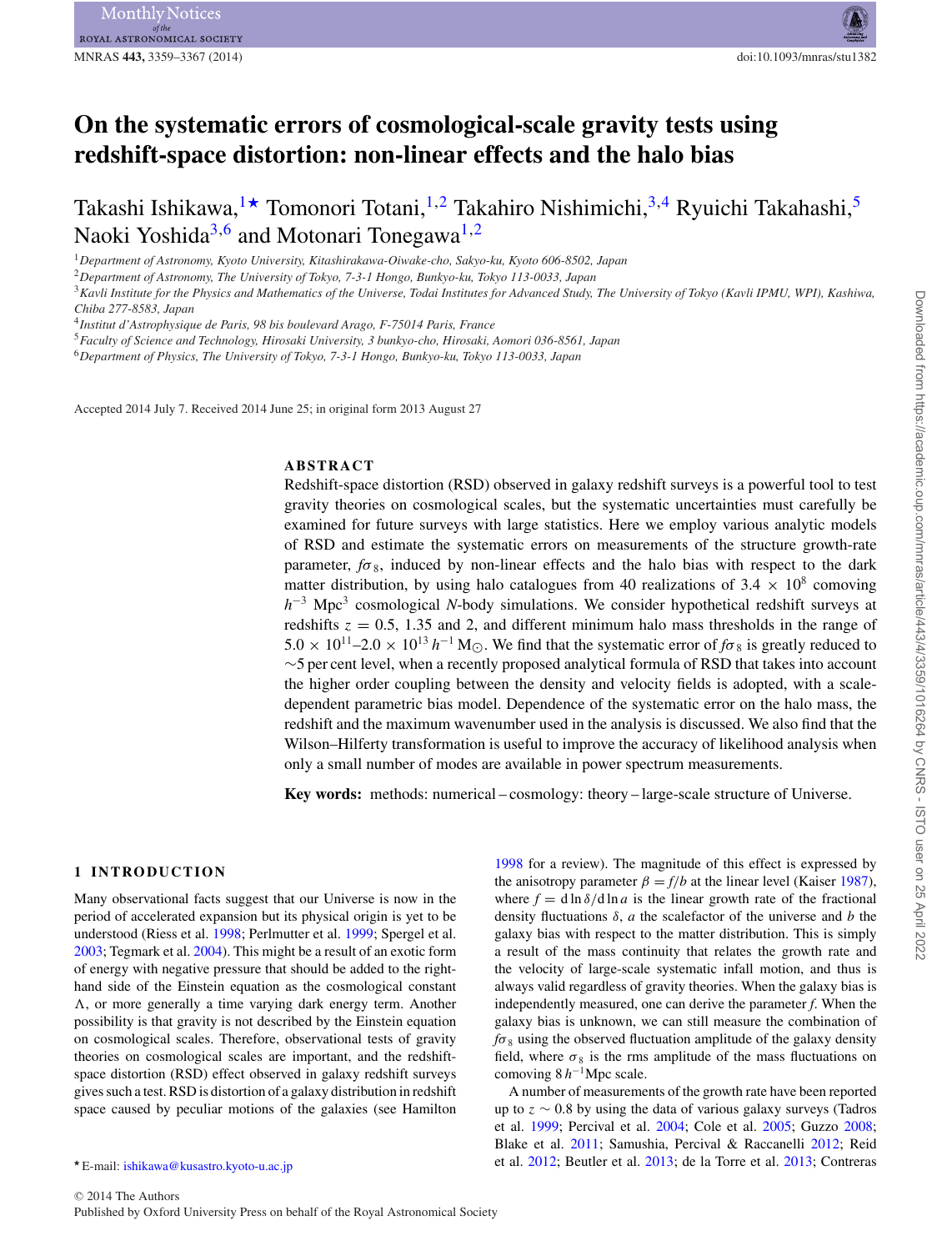et al. 2013a; Oka et al. 2013). In the near future, we expect more RSD measurements at even higher redshifts. Although the statistical significance is not as large as those at lower redshifts, an RSD measurement at  $z \sim 3$  has also been reported by Bielby et al. (2013). Planned/ongoing surveys, such as VLT/VIPERS<sup>1</sup> ( $z \lesssim 1$ ), Subaru/FastSound<sup>2</sup> ( $z \sim 1.3$ ) and HETDEX<sup>3</sup> ( $z \sim 3$ ), will give further constraints on the modified gravity theories proposed to explain the accelerated cosmic expansion.

However, there are several effects that could result in systematic errors of the growth-rate measurement, e.g. the non-linear evolution of the power spectrum and the galaxy/halo bias. These must carefully be examined in advance of future ambitious surveys, in which the systematic error might be larger than the statistical error.

Okumura  $\&$  Jing (2011) demonstrated the importance of nonlinear corrections to the growth-rate parameter measurement by using the multipole moment method for the linear power spectrum (Cole, Fisher & Weinberg 1994) with an assumption of a scaleindependent constant halo bias, by using halo catalogues from *N*-body simulations at  $z \sim 0.3$ . A simple step to go beyond the linear-theory formula is to include the effect of the velocity dispersion that erases the apparent fluctuations on small scales (Fisher et al. 1994; Peacock & Dodds 1994; Hatton & Cole 1998; Peacock 1999; Tinker, Weinberg & Zheng 2006). Although this effect was originally discussed to describe the random motions of galaxies inside a halo and usually referred to as the Finger-of-God (FoG) effect (Jackson 1972; Tully & Fisher 1978), the presence of any pairwise velocity between galaxies (or even haloes) results in the damping of the clustering amplitude (see e.g. Scoccimarro 2004). This is often phenomenologically modelled by multiplying a damping factor that reflects the pairwise velocity distribution function. Bianchi et al. (2012) found that the RSD parameter  $\beta$  measured using this approach has a systematic error of up to 10 per cent for galaxy-sized haloes in simulated halo catalogues at  $z = 1$ .

Another step to include the effect of the non-linear evolution is to use analytical redshift-space formulae of the power spectrum and/or the correlation function for modestly non-linear scales larger than the FoG scale [Scoccimarro 2004; Taruya, Nishimichi & Saito 2010, hereafter TNS; Nishimichi & Taruya 2011; Tang, Kayo & Takada 2011; Seljak & McDonald 2011; Reid & White 2011; Kwan, Lewis & Linder 2012]. de la Torre & Guzzo (2011) showed that an accuracy of 4 per cent is achievable for measurements of *f* from twodimensional (2D) two-point correlation functions, when the TNS formula for the matter power spectrum is applied. In these previous studies, the halo bias was treated as a constant free parameter, or the correct scale dependence of the bias parameter directly measured from numerical simulations was used, to derive the RSD parameters. However, in real surveys the true bias cannot be measured and hence it is uncertain whether this accuracy can really be achieved. A more practical method to include the effect of a general scale-dependent bias is to use phenomenological and parametrized bias models, such as the parametrization proposed by Cole et al. (2005) (we call it 'Q-model bias' in this paper), but such models have not been extensively tested in the previous studies.

In addition to these analytical approaches, there are fully empirical RSD models based on *N*-body simulations both in Fourier and in configuration spaces. Jennings, Baugh & Pascoli (2011b) reported that, by employing their fitting formula for the non-linear power spectra of velocity divergence (Jennings, Baugh & Pascoli 2011a),

<sup>1</sup> <http://vipers.inaf.it/>

MNRAS **443,** 3359–3367 (2014)

they can recover the correct growth rate *f* from the redshift-space matter power spectrum. Also, Contreras et al. (2013b) developed an empirical fitting function of the 2D correlation function, and also recovered the correct value of the growth rate *f* from halo catalogues by excluding small-scale regions from their analysis.

In this study, we investigate the accuracy of the RSD measurement for various halo catalogues at three redshifts of 0.5, 1.35 and 2. Especially, we investigate how the accuracy improves by using the TNS formula of the power spectrum with the scale-dependent Q-model bias. We run high-resolution cosmological *N*-body simulations of collisionless dark matter particles and produce 40 realizations of halo catalogues in a comoving volume of  $3.4 \times 10^8$  *h*<sup>-3</sup> Mpc<sup>3</sup> at each of the three redshifts. We then measure the growth rate  $f\sigma_8$ by fitting the 2D halo power spectrum  $P_{halo}(k, \mu)$  with theoretical models, where  $k$  is the wavenumber and  $\mu$  the cosine of the angle between the line of sight and the wavevector. We search six model parameters: *f*, the three parameters of the Q-model bias, the 1D velocity dispersion  $\sigma_{v}$  and the amplitude of the mass fluctuations  $\sigma_8$ . The other cosmological parameters are fixed in this study.

This paper is organized as follows. In Section 2, we describe the *N*-body simulations, the generation of halo catalogues and the measurement of the 2D power spectrum  $P_{\text{sim}}(k, \mu)$  for matter and haloes. In Section 3, we introduce the theoretical RSD models that we test and the Markov chain Monte Carlo (MCMC) method with which we measure the systematic and statistical errors on  $f\sigma_8$  and the other model parameters. We give the main results in Section 4 with some implications for future surveys and Section 5 is devoted to the summary of this paper.

Throughout the paper, we assume a flat  $\Lambda$  cold dark matter ( $\Lambda$ CDM) cosmology with the matter density  $\Omega_{\rm m} = 0.272$ , the baryon density  $\Omega_b = 0.046$ , the cosmological constant  $\Omega_{\Lambda} = 0.728$ , the spectral index of the primordial fluctuation spectrum  $n_s = 0.97$ ,  $\sigma_8 = 0.81$  and the Hubble parameter  $h = 0.70$ , which are consistent with the 7-year *Wilkinson Microwave Anisotropy Probe* results (Komatsu et al. 2011).

### **2 MOCK CATALOGUE GENERATION AND POWER SPECTRUM MEASUREMENT**

In this section, we describe the details of our *N*-body simulation and how to measure the 2D power spectra for matter and haloes. Although our main interest is on the analysis of halo catalogues, we also analyse the matter power spectra to check the consistency between theoretical predictions and the measured power spectra from simulations, and to check if we can measure  $f\sigma_8$  correctly when the halo bias does not exist.

We use the cosmological simulation code GADGET2 (Springel et al. 2001b; Springel 2005). We employ  $N_p = 1024^3$  dark matter particles in cubic boxes of a side length 700 *h*−<sup>1</sup> Mpc (or equivalently, a survey volume  $V \sim 3.4 \times 10^8 h^{-3}$  Mpc<sup>3</sup>) with periodic boundary conditions, giving the mass resolution of 2.4 ×  $10^{10} h^{-1}$  M<sub>O</sub>. This box size is appropriate to achieve the halo mass resolution for galaxy surveys. The gravitational softening length is set to be 4 per cent of the mean inter-particle distance. In our simulation, GADGET2 parameters regarding force and time integration accuracy are as follows: PMGRID =  $2048^3$ , MaxSizeTimestep = 0.03, MaxRMSDisplacementFac =  $0.25$  and ErrTolForceAcc = 0.001. We checked if this parameter choice is adequate by comparing with more precise simulations (i.e. PMGRID =  $1024^3$ ,  $MaxSizeTimestep = 0.005$ ,  $MaxRMSDisplacementFac = 0.01$ and  $ErrTolForceAcc = 0.0002$ . We ran these simulations from

<sup>2</sup> <http://www.kusastro.kyoto-u.ac.jp/Fastsound/>

<sup>3</sup> <http://hetdex.org/>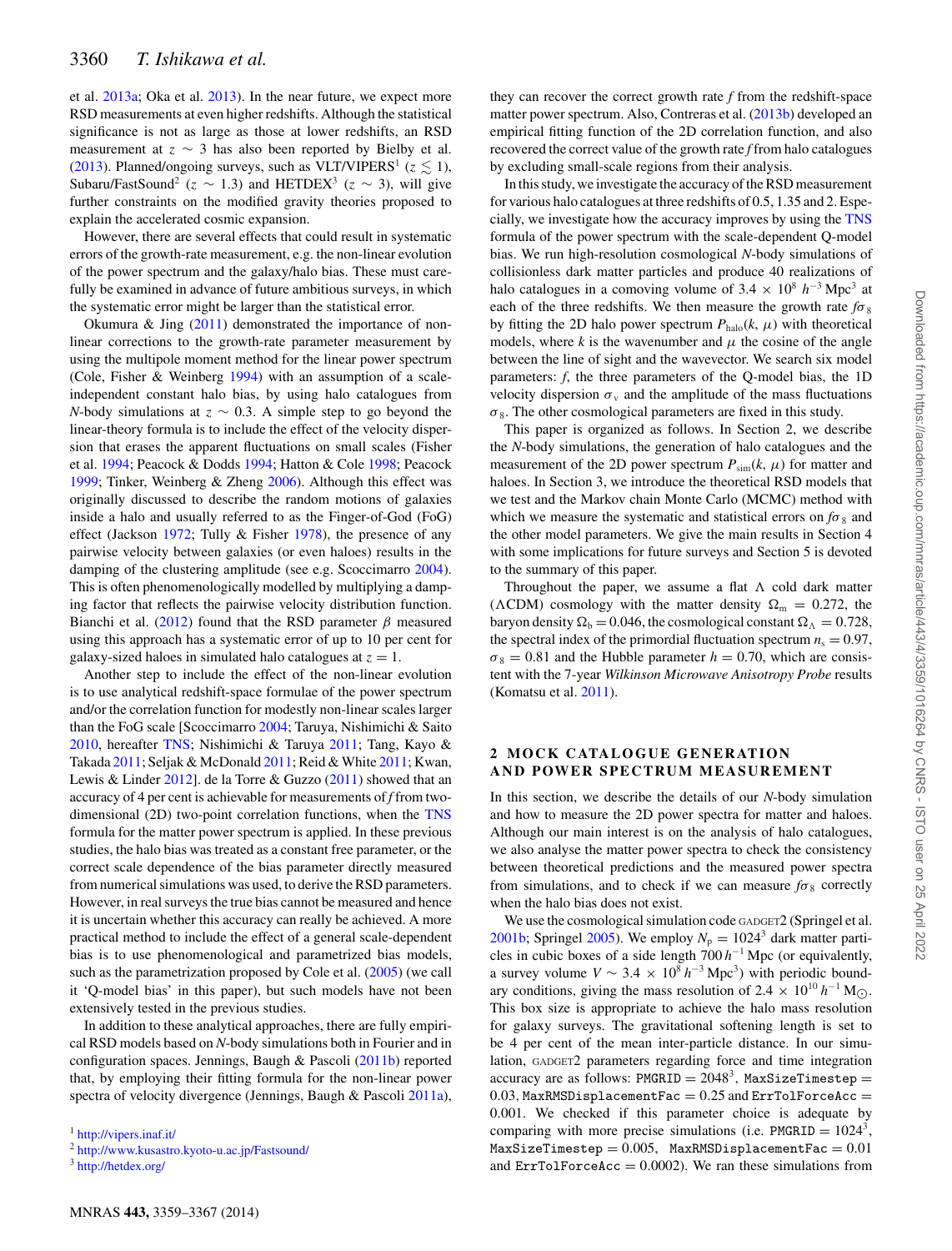

Figure 1. The measured 2D power spectra in redshift space for halo catalogues of  $M_{\text{min}} = 5.0 \times 10^{11} h^{-1} M_{\odot}$  at  $z = 1.35$ . The open, filled and plus<br>(cross, star) symbols show the power spectra at  $\mu = 0.05, 0.55$  and 0.05 (cross, star) symbols show the power spectra at  $\mu = 0.05, 0.55$  and 0.95, respectively. For the same  $\mu$  value, three types of points show the power spectra for different mass resolution simulations with  $N_p = 1024^3$ , 1280<sup>3</sup> and  $1536<sup>3</sup>$  from left to right, respectively. Error bars show FKP error estimated as  $(\hat{P} + P_{\text{shot}})/\sqrt{N_{\text{mode}}}$  (Feldman, Kaiser & Peacock 1994). All the data points are on the same *k* grids but they are slightly shifted horizontally around the true *k* values for clarity.

the identical initial condition used for fiducial run, and the measured power spectra from them converge (within statistical errors). In addition, we ran higher mass resolution simulations employing  $N_p = 1280^3$  and 1536<sup>3</sup> particles. We found that the difference of the power spectra is negligible (see Fig. 1). We confirmed that systematic error of the growth-rate measurement arising from these changes is smaller than the statistical error.

We generate the initial conditions at  $z = 49$  using a parallel code developed in Nishimichi et al. (2009) and Valageas & Nishimichi (2011), which employs the second-order Lagrangian perturbation theory. The matter transfer function is calculated with Code for Anisotropies in the Microwave Background (CAMB; Lewis, Challinor & Lasenby 2000). We run a total of 40 independent realizations to reduce the statistical error on the matter and halo power spectra. For each realization, snapshot data are dumped at three redshifts  $z = 0.5$ , 1.35 and 2.

We identify dark matter haloes using the friends-of-friends (FoF) algorithm with a linking length  $b_{\text{FoF}} = 0.2$ . We use a set of halo catalogues with different minimum masses in the range of  $5.0 \times 10^{11}$ –2.0 ×  $10^{13}$  *h*<sup>-1</sup> M<sub> $\odot$ </sub>. The detailed properties of the catalogues including the minimum mass  $M_{\text{min}}$ , the mean halo mass  $\overline{M}_{halo}$  (simple average mass of haloes) and the number density of the haloes *n*halo are shown in Table 1. Note that, particles grouped into a halo by the FoF algorithm may include gravitationally unbound ones, in particular for light FoF haloes. In order to evaluate the effect of this contamination, we measured  $f\sigma_8$  using only central subhaloes identified by using SUBFIND algorithm (Springel et al. 2001a; Nishimichi & Oka 2013). It turns out that this alternative analysis gives consistent  $f\sigma_8$  values within 1 per cent level with those from the original analysis using FoF haloes.

We measure the 2D power spectra  $P_{\text{sim}}(k, \mu)$  for the halo catalogues as well as the matter distribution by using the standard method based on the Fourier transform. To measure the power spectra in redshift space, the positions of haloes (or matter) are shifted along the line-of-sight coordinate as  $s = x + v_z/(aH)\hat{u}_z$  under the plane-parallel approximation, where *s* is the redshift-space coordinate, x the real-space counterpart whereas  $\hat{u}_z$  denotes the unit vector along the line of sight. Then the haloes are assigned on to regular  $1280<sup>3</sup>$  grids through the clouds-in-cells (CIC) interpolation scheme, to obtain the density field on the grids. We perform fast Fourier transforms with deconvolution of the smoothing effect of the CIC (Hockney & Eastwood 1988; Takahashi et al. 2008, 2009). We set the wavenumber bin size  $\Delta k = 0.01 h \text{ Mpc}^{-1}$  and the direction cosine bin size  $\Delta \mu = 0.1$ . The binned power spectrum for a given realization is estimated as

$$
\hat{P}(k,\mu) = \frac{1}{N_{\text{mode}}} \sum_{k} |\delta_k|^2 - P_{\text{shot}},
$$
\n(1)

where the summation is taken over  $N_{\text{mode}}$  Fourier modes in a bin. In the above equation,  $P_{shot}$  denotes the shot noise given by the inverse of the halo number density,  $n_{\text{halo}}^{-1}$ , and we do not subtract the shot noise for the matter power spectrum. We show the measured 2D power spectra  $\hat{P}(k,\mu)$  for haloes with the mass threshold of  $M_{\text{min}} = 5.0 \times 10^{11} h^{-1} M_{\odot}$  at  $z = 1.35$  in Fig. 1, for three direction cosine values of  $\mu = 0.05, 0.55$  and 0.95. We can see that three power spectra measured from different mass resolution simulations (i.e.  $N_p = 1024^3$ , 1280<sup>3</sup> and 1536<sup>3</sup>), which are started from the same input power spectrum, are in good agreement with each other. Finally, we average the 40 independent power spectra and obtain  $P_{\text{ave40}}(k,\mu)$  for matter and haloes.<sup>4</sup>

#### **3 RSD MODEL FITTINGS**

#### **3.1 Theoretical RSD models**

In this section, we introduce four theoretical models tested in this study: two analytical models for the 2D power spectrum in redshift space, and two types of parametrization for the halo bias. We also explain how to determine the best-fitting parameters in the models through the MCMC method.

In linear theory, the 2D halo power spectrum in redshift space can be written as

$$
P(k, \mu) = b^2 (1 + \beta \mu^2)^2 P_{\text{lin}}(k),
$$
\n(2)

(Kaiser 1987) where *b* is the halo bias and  $P_{lin}(k)$  the linear matter power spectrum in real space. We model the FoG effect arising from halo velocity dispersion by the Lorentzian-type damping function:

$$
P(k,\mu) = D_{\text{FoG}}(k\mu f \sigma_{\text{v}}) \times b^2 (1 + \beta \mu^2)^2 P_{\text{lin}}(k)
$$
(3)

$$
D_{\text{FoG}}(x) = \frac{1}{(1 + x^2/2)^2} \tag{4}
$$

(Peacock & Dodds 1994). We call this model 'the Kaiser model'. Another model that takes into account the non-linear evolution on mildly non-linear scales, we use the model based on the perturbative expansion (TNS) and generalized to biased tracers in Nishimichi & Taruya (2011):

$$
P(k, \mu) = D_{\text{FoG}}(k\mu f \sigma_v)
$$
  
 
$$
\times b^2 [P_{\delta\delta}(k) + 2\beta\mu^2 P_{\delta\theta}(k) + \beta^2\mu^4 P_{\theta\theta}(k)
$$
  
 
$$
+ bC_A(k, \mu; \beta) + b^2 C_B(k, \mu; \beta)],
$$
 (5)

where  $P_{\delta\delta}$ ,  $P_{\theta\theta}$  and  $P_{\delta\theta}$  denote the auto power spectra of density contrast and of velocity divergence  $\theta = \nabla \cdot \mathbf{u} = -\nabla \cdot \mathbf{v} / (a H f)$ ,

<sup>&</sup>lt;sup>4</sup> The measured power spectra, both real-space  $P^{\text{real}}(k)$  and redshiftspace 2D  $P(k, \mu)$ , are publicly released at [http://www.kusastro.kyoto-u.ac.](http://www.kusastro.kyoto-u.ac.jp/~ishikawa/catalogues/) jp/∼[ishikawa/catalogues/](http://www.kusastro.kyoto-u.ac.jp/~ishikawa/catalogues/)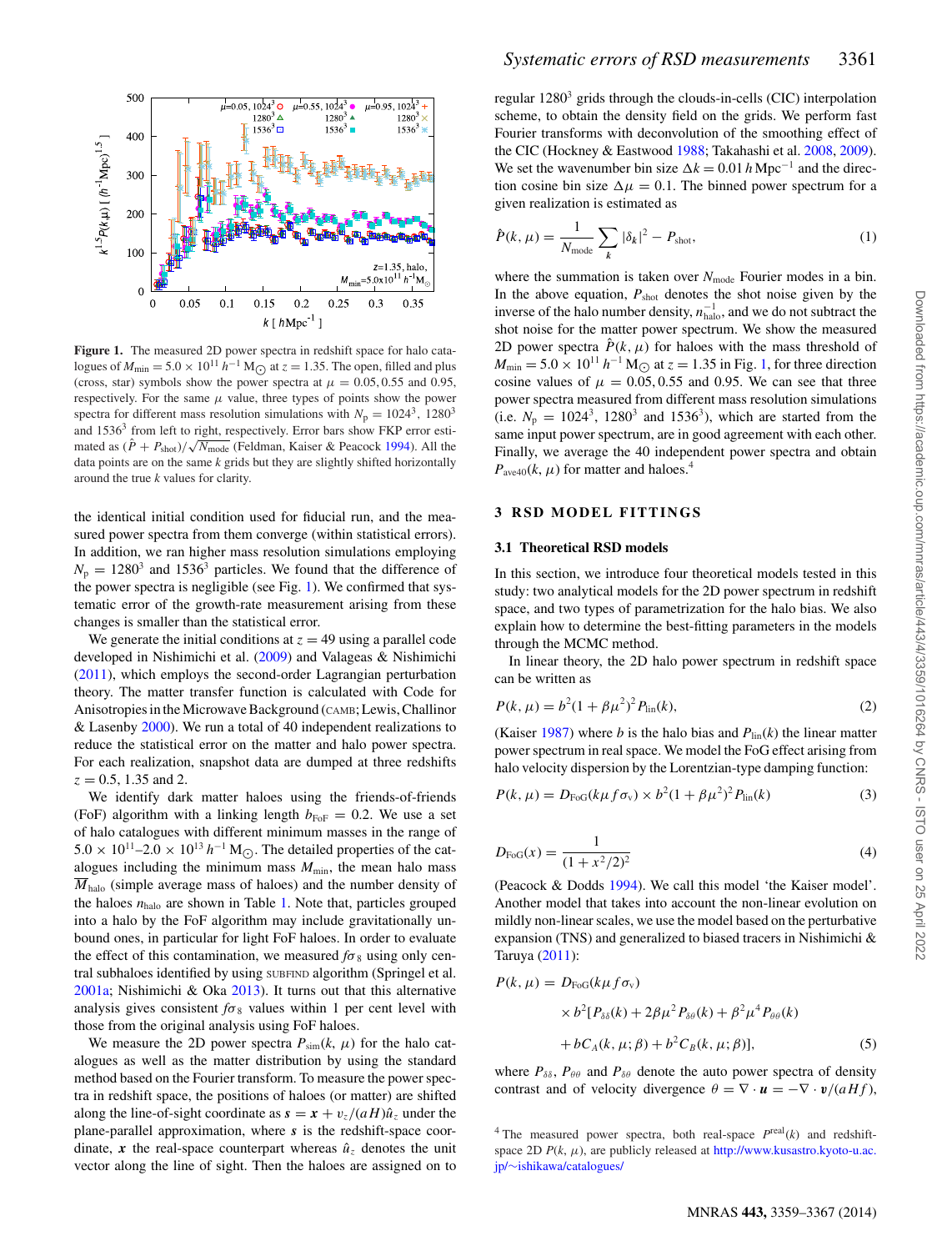**Table 1.** Summary of the halo catalogues. The minimum mass  $M_{\text{min}}$  and the mean halo mass  $\overline{M}_{\text{halo}}$  are shown in units of  $h^{-1} M_{\odot}$ and the halo number density  $n_{halo}$  is shown in  $h^3$  Mpc<sup>−3</sup>. The halo bias shows the value of  $b_0 \sigma_8/\sigma_{8, \text{ input}}$ , where  $b_0$  and  $\sigma_8$  are the best-fitting parameters by fitting with the TNS+Q-model bias. (See Section 3.1 for the definition of  $\sigma_{8, \text{ input}}$ .)

|                      | $z=2$                                                            |                                                                                                                        |      | $z = 1.35$            |                                                 |      | $z = 0.5$             |                                                                                                                                                                            |      |
|----------------------|------------------------------------------------------------------|------------------------------------------------------------------------------------------------------------------------|------|-----------------------|-------------------------------------------------|------|-----------------------|----------------------------------------------------------------------------------------------------------------------------------------------------------------------------|------|
| $M_{\rm min}$        | $M_{\text{halo}}$                                                | $n_{halo}$                                                                                                             | bias | $M_{\text{halo}}$     | $n_{halo}$                                      | bias | $M_{\rm halo}$        | $n_{\rm halo}$                                                                                                                                                             | bias |
|                      |                                                                  |                                                                                                                        |      |                       |                                                 |      |                       | $5.0 \times 10^{11}$ $1.51 \times 10^{12}$ $4.52 \times 10^{-3}$ $2.3$ $1.92 \times 10^{12}$ $6.15 \times 10^{-3}$ $1.7$ $2.83 \times 10^{12}$ $7.43 \times 10^{-3}$ $1.1$ |      |
|                      |                                                                  | $1.0 \times 10^{12}$ $2.65 \times 10^{12}$ $1.91 \times 10^{-3}$ $2.6$ $3.32 \times 10^{12}$ $2.96 \times 10^{-3}$ 1.9 |      |                       |                                                 |      |                       | $4.90 \times 10^{12}$ $3.77 \times 10^{-3}$ 1.2                                                                                                                            |      |
| $2.0 \times 10^{12}$ |                                                                  | $4.61 \times 10^{12}$ $7.52 \times 10^{-4}$ $3.1$ $5.71 \times 10^{12}$ $1.28 \times 10^{-3}$ 2.2                      |      |                       |                                                 |      | $8.36 \times 10^{12}$ | $1.90 \times 10^{-3}$                                                                                                                                                      | 1.4  |
|                      |                                                                  | $5.0 \times 10^{12}$ $9.80 \times 10^{12}$ $1.80 \times 10^{-4}$ 3.9                                                   |      | $1.19 \times 10^{13}$ | $3.90 \times 10^{-4}$ 2.7                       |      | $1.70 \times 10^{13}$ | $7.22 \times 10^{-4}$ 1.7                                                                                                                                                  |      |
|                      | $1.0 \times 10^{13}$ $1.74 \times 10^{13}$ $5.14 \times 10^{-5}$ |                                                                                                                        | 4.7  |                       | $2.08 \times 10^{13}$ $1.42 \times 10^{-4}$ 3.3 |      | $2.90 \times 10^{13}$ | $3.30 \times 10^{-4}$                                                                                                                                                      | 1.9  |
|                      |                                                                  | $2.0 \times 10^{13}$ $3.13 \times 10^{13}$ $1.16 \times 10^{-5}$ 6.1 $3.66 \times 10^{13}$                             |      |                       | $4.43 \times 10^{-5}$                           | 4.0  | $4.96 \times 10^{13}$ | $1.40 \times 10^{-4}$                                                                                                                                                      | 2.3  |

and their cross power spectrum, respectively (Scoccimarro 2004; Percival & White  $2009$ ), and  $C_A$  and  $C_B$  are the correction terms arising from the higher order mode coupling between the density and velocity fields (TNS; Nishimichi & Taruya 2011). This model is referred to as 'the TNS model' hereafter. It should be noted that this RSD model is strictly valid only when the halo bias is assumed to be constant. However, later we will introduce a scale-dependent halo bias to the TNS model, to incorporate the scale dependence of bias. Though there is an inconsistency here, this is probably the best approach available for the moment to get a good estimate of  $f\sigma_8$ .

For our MCMC analysis described in the next subsection, we in advance prepare templates for the power spectrum of equation (5) at each of the three redshifts for a fiducial cosmological model. In particular, the three power spectra,  $P_{\delta\delta}$ ,  $P_{\delta\theta}$  and  $P_{\theta\theta}$ , are calculated by using the closure approximation up to the secondorder Born approximation, and the correction terms,  $C_A$  and  $C_B$ , are evaluated by the one-loop standard perturbation theory (Taruya & Hiramatsu 2008; Taruya et al. 2009; TNS). In computing these templates, we use the fiducial value of the density fluctuation amplitude  $\sigma_{8,fid}(z=0) = 0.81$  and the linear-theory growth factor at each redshift.

In the MCMC analysis, we treat  $\sigma_8$  as a free parameter and re-scale the template spectra as follows. We replace the density and velocity spectra as  $P_{ab} \rightarrow P_{ab} \times (\sigma_8(z)/\sigma_{8, \text{input}}(z))^2$  and the correction terms as  $C_A$ (or  $C_B$ )  $\rightarrow$   $C_A$ (or  $C_B$ )  $\times$  ( $\sigma_8(z)/\sigma_{8, \text{input}}(z))^4$ . These replacements are valid at the leading order, and we expect that the error induced by this approximated treatment would be small. This procedure significantly saves computing time to calculate the spectra for a given value of  $\sigma_8$ .

As for the halo bias, we assume a linear bias  $b = \delta_{halo}/\delta_{matter}$ , and we adopt two models: a constant bias and a parametrized 'Q-model' bias to allow scale dependence (or, equivalently, non-locality of the relation between the halo and matter density fields; Cole et al. 2005; Nishimichi & Taruya 2011). These are expressed as

$$
b(k) = \begin{cases} b_0 & : \text{constant} \quad \text{bias} \\ b_0 & \sqrt{\frac{1 + Qk^2}{1 + Ak}} & : Q - \text{model} \quad \text{bias,} \end{cases}
$$

where  $b_0$ ,  $Q$  and  $A$  are model parameters.

To summarize, we test the following four theoretical models for the 2D halo power spectrum in redshift space: 'Kaiser+constant bias', 'Kaiser+Q-model bias', 'TNS+constant bias' and 'TNS+Qmodel bias' in this study. All the models include the four parameters, *f*,  $b_0$ ,  $\sigma_v$  and  $\sigma_8$ . Additionally, the two models with the Q-model bias have two more parameters, *Q* and *A*. When we analyse the matter power spectrum, we fix the bias parameters as  $b_0 = 1$  and  $Q = A = 0.$ 

#### **3.2 Fitting methods**

In this study, we employ the maximum likelihood estimation using the MCMC method and find the best-fitting model parameters as well as their allowed regions. In contrast to the analysis using the ratio of the multipole moments (e.g. Cole et al. 1994), we try to fit the shape of the 2D power spectrum,  $P_{\text{sim}}(k, \mu)$ , directly. In such a case, we should take into account the fact that there is only a small number of Fourier modes in a  $(k, \mu)$  bin. If the measured power spectrum  $P(k,\mu)$  at each  $(k,\mu)$  bin follows the Gaussian distribution, the likelihood can be written as  $L \propto \exp(-\chi^2/2)$ , where the chisquare,  $\chi^2$ , is calculated in the standard manner from the measured and expected values of  $P(k, \mu)$  and its standard deviation.

In reality, however,  $P(k, \mu)$  does not follow the Gaussian but the  $\chi^2$  distribution even when the density contrast itself is perfectly Gaussian. In order to take into account this statistical property in the maximum likelihood estimation, we apply the Wilson–Hilferty (WH) transformation (Wilson & Hilferty 1931) that makes a  $\chi^2$  distribution into an approximate Gaussian. We define a new variable

$$
P'_{\rm sim}(k,\,\mu) = (P_{\rm sim} + P_{\rm shot})^{1/3},\tag{7}
$$

and  $P_{\text{sim}}'$  is expected to approximately obey the Gaussian distribution with a mean of

$$
P'_{\text{true}} = \left[1 - \frac{1}{9N_{\text{mode}}}\right] \left(P_{\text{true}} + P_{\text{shot}}\right)^{1/3} \tag{8}
$$

and a variance of

$$
\sigma_{P'}^2 = \frac{1}{9N_{\text{mode}}} (P_{\text{true}} + P_{\text{shot}})^{2/3}.
$$
 (9)

It should be noted that the power spectrum amplitude directly measured from the simulations,  $P_{\text{sim}} + P_{\text{shot}}$ , does not exactly obey the  $\chi^2$  distribution, because it includes the shot noise term. However, the WH transformation should be effective only at small wavenumbers where the number of modes in a *k*-space bin is small, and the shot noise term is relatively unimportant also at small wavenumbers. Therefore, we adopt the above transformation, expecting that  $P_{\text{sim}} + P_{\text{shot}}$  approximately obeys a  $\chi^2$  distribution. (For the wavenumbers where the shot noise term becomes comparable with the real-space halo power spectrum, see Fig. 8.)

Thus, after this transformation, we expect that

$$
\chi^{2} = \sum_{k < k_{\text{max}}} \sum_{\mu} \frac{\left[ P_{\text{sim}}'(k, \mu) - P_{\text{model}}'(k, \mu) \right]^{2}}{\sigma_{P', \text{model}}^{2}} \tag{10}
$$

approximately obeys a  $\chi^2$  distribution, with better accuracy than simply using  $P_{sim}$ , where  $k_{max}$  is the upper bound of the range of wavenumbers that we use in fitting,  $P'_{\text{model}}$  and  $\sigma_{P'_{\text{model}}}$  are the WH-transformed model power spectrum and its variance given by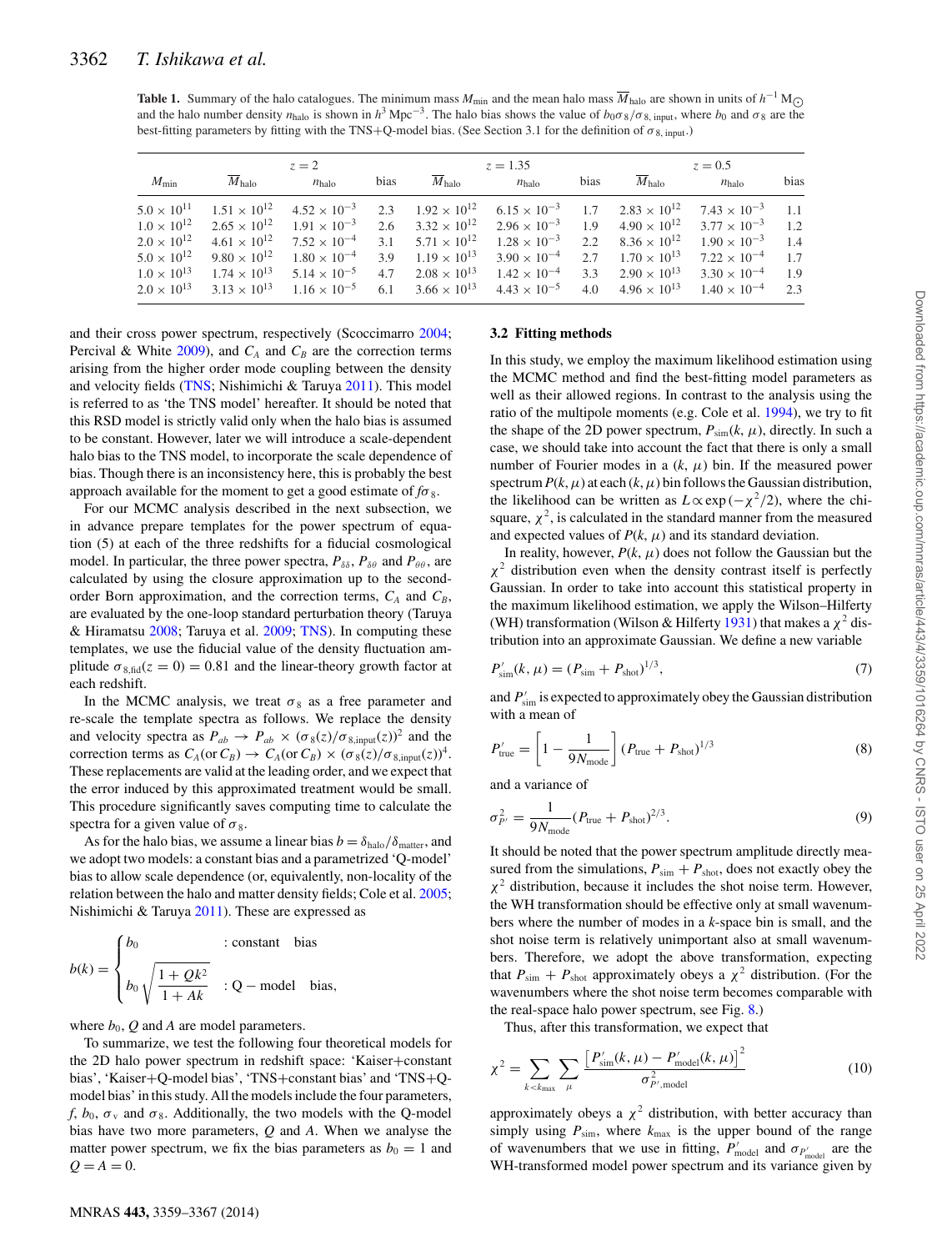equations (8) and (9) with replacing  $P_{true}$  by the model power spectrum  $P_{\text{model}}$ . In our analyses, we vary  $k_{\text{max}}$  from 0.05 to 0.50 *h* Mpc<sup>-1</sup> at an interval of 0.05 *h* Mpc−1.

To see how much the fit is improved by this WH approximation, we will later compare the results with those obtained using the standard  $\chi^2$  statistic calculation without the WH transformation, in which we simply use  $P_{\text{sim}}$ ,  $P_{\text{model}}$  and a variance of  $\sigma_P^2 = (P_{\text{model}} + P_{\text{model}})$  $P_{\text{shot}}$ )<sup>2</sup>/N<sub>mode</sub> (Feldman et al. 1994).

Then we find the best-fitting values and their allowed regions of all the model parameters (four parameters, *f*,  $b_0$ ,  $\sigma_y$  and  $\sigma_8$ , for the models with the constant bias, and additional two, *Q* and *A*, for the models with the Q-model) simultaneously, by the standard MCMC technique.

### **4 RESULTS AND DISCUSSION**

#### **4.1 Matter power spectrum**

Before presenting our main results using haloes in the next subsection, let us discuss the robustness of the  $f\sigma_8$  measurement in the absence of the halo/galaxy bias.

In the upper panel of Fig. 2, we show the matter power spectra in real space at  $z = 0.5$ , 1.35 and 2 with the reference wavenumbers  $k_{\text{1 percent}}$ , up to which the closure theory is expected to be accurate



**Figure 2.** Upper panel: comparison of the measured matter power spectra from simulations, with the theoretical predictions from the closure theory  $P_{\delta\delta}$ (solid lines), and from a linear theory  $P_{lin}$  (dashed lines), at three different redshifts. The arrows indicate the wavenumbers up to which the closure theory is accurate at 1 per cent level ( $k_{1\text{ per cent}}$  = 0.19, 0.27 and 0.34 *h* Mpc<sup>-1</sup> at  $z = 0.5$ , 1.35 and 2, respectively). Lower panel: the best-fitting  $f\sigma_8$  with  $1σ$  error bars and the reduced  $χ²$  values by fitting with the Kaiser model (open symbols) and with the TNS model (filled symbols) as a function of the maximum wavenumber  $k_{\text{max}}$  used in fitting. (All the data points are on the same *k*max grids for the different models and redshifts, but they are slightly shifted horizontally for clarity (see also Fig. 1).

within 1 per cent, indicated by arrows (see Nishimichi et al. 2009; TNS). The measured power spectra indeed agree with  $P_{\delta\delta}$  predicted by the closure theory at ∼3 per cent level, in rough agreement with the definition of  $k_1$  per cent. Therefore, we use  $k_1$  per cent as indicators of a few per cent accuracy wavenumbers throughout the paper. In the lower panel, we show the measured  $f\sigma_8$  values normalized by the correct ones assumed in the simulations, and the reduced  $\chi^2$  values  $\chi^2_{\text{red}}$  for the best-fitting models. It is clearly seen that  $f\sigma_8$  from the Kaiser model (open symbols) is significantly underestimated at  $k_{\text{max}}$   $\geq 0.10$  *h* Mpc<sup>−1</sup> at all the redshifts, while the TNS model (filled symbols) returns  $f\sigma_8$  closer to the correct value, with systematic errors of less than 4 per cent up to  $k_{\text{max}} \sim 0.30 \, h \, \text{Mpc}^{-1}$ . As wavenumber increases,  $\chi^2_{\text{red}}$  boosts up quickly away from unity, and the maximum wavenumber  $k_{\text{max}}$  up to which  $\chi^2_{\text{red}} \simeq 1$  roughly coincides with  $k_1$  per cent. Systematic overestimates by the TNS model are seen at  $k_{\text{max}} = 0.20$  and  $0.25 h \text{ Mpc}^{-1}$  at  $z = 0.5$ , and underestimates at  $k_{\text{max}} > 0.15 h \text{ Mpc}^{-1}$  at  $z = 2$ . The origin of these is rather uncertain, but these might arise from sub-per cent uncertainty of the power spectrum prediction by the closure theory, or from the incompleteness in the RSD modelling of the TNS model.

The MCMC analysis above is done with the power spectrum, *P*ave40, *averaged* over 40 realizations. Thus, the number of modes in each of the  $(k, \mu)$  bins is rather large compared with that available in realistic surveys. We therefore examine the accuracy of the RSD measurement using  $\hat{P}$  in equation (1) for each realization.

In Fig. 3, we show by filled symbols the mean values of the bestfitting  $f\sigma_8$  at  $z = 1.35$  using the TNS model, treating each of the 40 realizations as a single observation and running the MCMC chain for each of them, with and without applying the WH approximation. There can be seen overestimations of  $f\sigma_8$  at small wavenumbers. For comparison, we also show the results from the averaged power spectrum of 40 realizations  $P_{\text{ave40}}$  (open symbols; same as in Fig. 2). Since the overestimating feature is greatly reduced for the results using  $P_{\text{ave}40}$  that includes a larger number of modes, the systematic overestimation must be caused by the small number of modes in the measured power spectrum. Then we compare the results of filled symbols with and without the WH transformation (magenta



**Figure 3.** Systematic errors of the  $f\sigma_8$  measurements by fitting to the matter power spectrum  $P_{\text{matter}}(k, \mu)$  with the TNS model at  $z = 1.35$ . The open symbols and their error bars show the results from  $P_{\text{ave40}}$  (averaged power spectrum of 40 realizations) and  $1\sigma$  statistical errors. The filled symbols show the means of 40 best-fitting  $f\sigma_8$  values calculated for each realization, with the errors estimated by the scatter of the  $f\sigma_8$  values of the 40 realizations. The triangles and circles shown with and without applying the WH approximation, respectively. All the data points are slightly shifted horizontally for clarity (see also Fig. 1).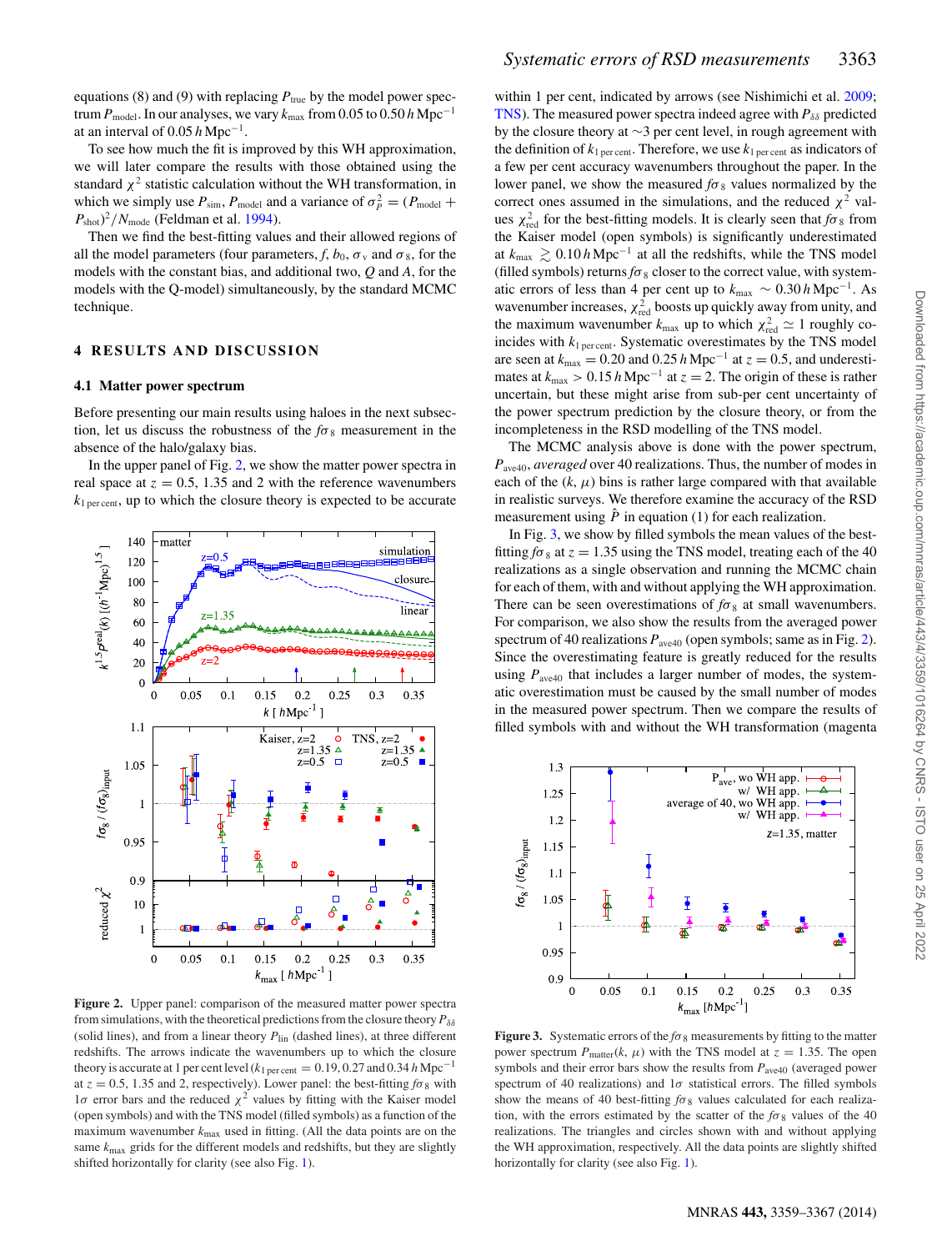triangles versus blue circles), and it can be seen that theWH transformation improves the accuracy of  $f\sigma_8$  estimates. Even after applying the WH transformation, there still remains a discrepancy at  $k_{\text{max}} \lesssim$ 0.10 *h* Mpc−1, which is likely to be the limitation of the WH transformation. (Note that the WH transformation is an approximation.) However, since the use of the WH transformation gives more accurate results than those without using it, this technique is good to be incorporated.

Regarding the sizes of statistical errors on  $f\sigma_8$ , we also tested jackknife resampling method. Although this gives 30–70 per cent larger error bars compared to MCMC errors, we think these results are roughly consistent with each other. In the rest of this paper, we focus on the results of the MCMC analyses after averaging over 40 power spectra (i.e.  $P_{\text{ave40}}$ ) with applying the WH transformation, to reduce the error induced by a small number of modes in *k*-space bins.

#### **4.2 Halo power spectrum**

### *4.2.1 The case of*  $z = 1.35$  *and*  $M_{\text{min}} = 1.0 \times 10^{12} \text{ h}^{-1} M_{\odot}$

We next analyse halo catalogues to measure  $f\sigma_8$  by fitting the power spectra in redshift space with the four analytical models. As the baseline case, we show the measured  $f\sigma_8$  and the values of  $\chi^2_{\text{red}}$  for the best-fitting models to the halo catalogues of  $M_{\text{min}} = 1.0 \times 10^{12} h^{-1} M_{\odot}$  at  $z = 1.35$  in Fig. 4 as a function of the maximum wavenumber,  $k_{\text{max}}$ , used in the analysis. Here and hereafter, when we present results for a fixed value of  $k_{\text{max}}$ , we adopt  $k_{\text{max}} = 0.25 h \text{ Mpc}^{-1}$  as the baseline value.

All the four models give  $f\sigma_8$  within a few per cent accuracy at  $k_{\text{max}}$  ~ 0.10 *h* Mpc<sup>-1</sup>, up to which linear theory is sufficiently accurate (see dashed lines in the upper panel of Fig. 2). There can be seen overestimation by more than  $1\sigma$  level at  $k_{\text{max}} = 0.05 h \text{ Mpc}^{-1}$ , and they are likely to be cosmic variances. We have checked that one of the two subsamples gives  $f\sigma_8$  consistent with the correct value within  $1\sigma$  error when we split the 40 realizations into two groups and analyse the averaged power spectra of them separately. On the other hand, underestimation at  $k_{\text{max}} = 0.15 h \text{ Mpc}^{-1}$  for all the models seem to be systematic errors. It is difficult to identify the causes of these results, since the measured power spectrum can be



**Figure 4.** The best-fitting  $f\sigma_8$  with  $1\sigma$  error bars and the reduced  $\chi^2$  values, for the halo catalogue of  $M_{\text{min}} = 1.0 \times 10^{12} h^{-1} M_{\odot}$  at  $z = 1.35$ . Data points show the results of the four different models of the 2D halo power spectrum: Kaiser+constant bias, Kaiser+Q-model bias, TNS+constant bias, and TNS+Q-model bias.

fitted pretty well with reduced  $\chi^2$  values of ~1. We leave this issue for future studies.

We then investigate the results from the four RSD modellings one by one. The Kaiser model again fails to reproduce the correct  $f\sigma_8$  at  $k_{\text{max}} \geq 0.25$  *h* Mpc<sup>-1</sup>, but this time  $f\sigma_8$  are overestimated, in contrast to the results of the matter power spectra. Even when the TNS model is employed, the assumption of the constant bias leads to underestimation of  $f\sigma_8$  at  $k_{\text{max}} \gtrsim 0.20 \, h \, \text{Mpc}^{-1}$ . However, when we use the TNS model with the scale-dependent Q-model bias, the systematic error is significantly reduced down to 5 per cent level up to  $k_{\text{max}}$  ~ 0.50 *h* Mpc<sup>−1</sup>. Note that the adopted perturbation theory is accurate by ∼1 per cent level only up to  $k_{\text{max}} = 0.27 h \text{ Mpc}^{-1}$ . It is rather surprising that the reduced  $\chi^2$  values are ∼1 up to *<sup>k</sup>*max <sup>∼</sup> 0.50 *<sup>h</sup>* Mpc−1. This means that <sup>∼</sup>5 per cent level systematic errors of  $f\sigma_8$  is possible even if the fit looks good, which should be kept in mind in future analyses applied on the real data.

We plot in Fig. 5 the four best-fitting model power spectra against the simulation data measured at three fixed direction cosine of the wavevector,  $\mu = 0.05, 0.55$  and 0.95. In Fig. 6, the halo bias measured from *N*-body simulations is presented. The plot shows the mean of the 40 independently measured biases from each realization in real space as  $b(k) = \sqrt{P_{halo}(k)/P_{matter}(k)}$ , and its standard deviation. For comparison, we also show the best-fitting model bias curves,  $b(k)\sigma_8/\sigma_{8,\text{input}}$ , for the four models, which are calculated for each model with the corresponding parameters,  $b_0$ ,  $Q$ ,  $A$  and  $\sigma_8$ , using their best-fitting values found by the MCMC analysis. The measured bias shows a monotonic increasing trend with the wavenumber. Generally the scale dependence of the halo bias is different for different halo mass and redshift, and both increasing



**Figure 5.** The power spectra in redshift space at  $\mu = 0.05, 0.55$ and 0.95 at  $z = 1.35$ . The upper panel is for the halo catalogue of  $M_{\text{min}} = 1.0 \times 10^{12} h^{-1} \text{ M}_{\bigodot}$ , while the lower panel is for the matter distribution. The data neight are measurements from eigenlations and the curves bution. The data points are measurements from simulations and the curves show the best fits for different models (see labels in the figure for corresponding models).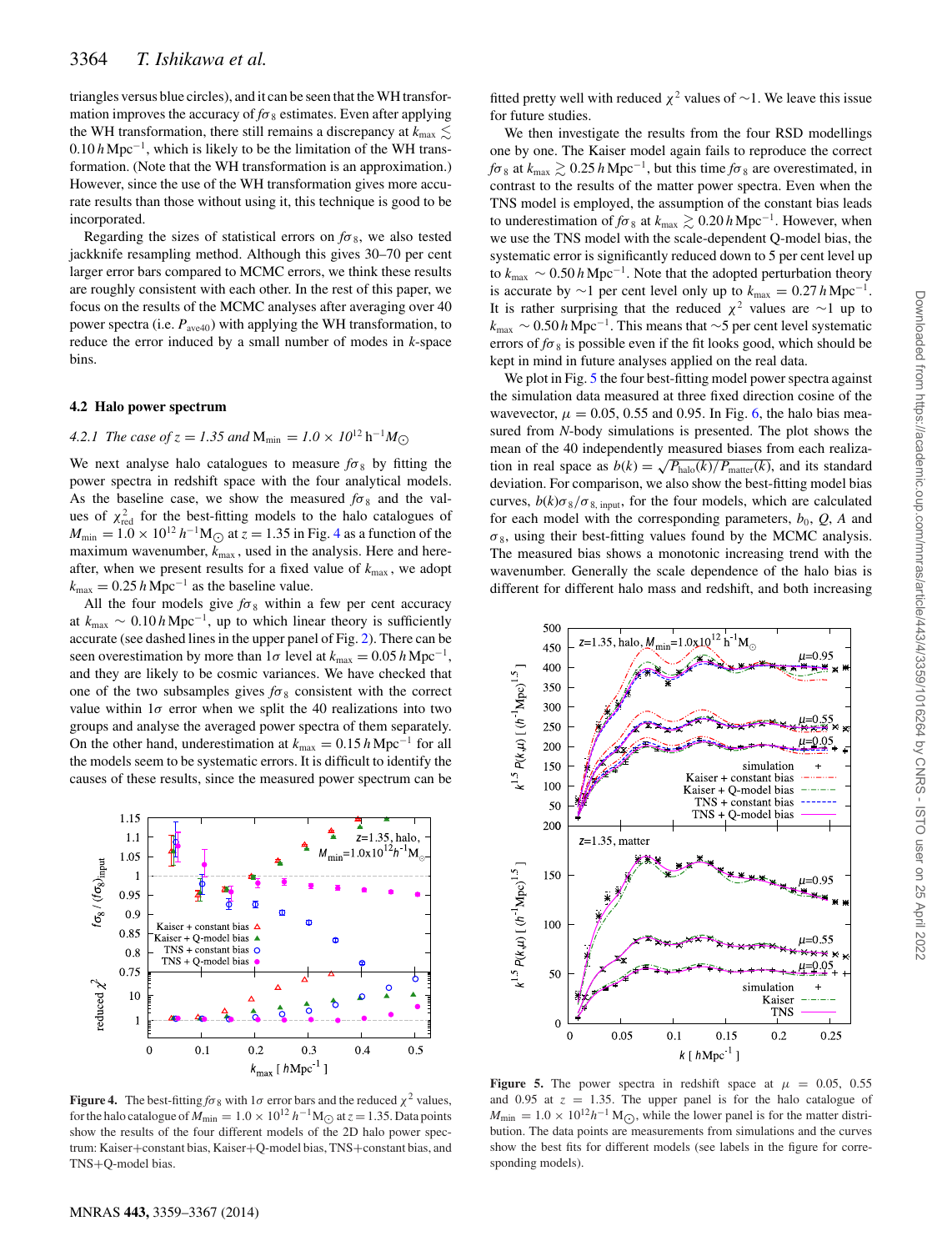

**Figure 6.** Comparison between the halo bias directly measured from simulations and the best-fitting bias models, for the halo catalogue of  $M_{\text{min}} = 1.0 \times 10^{12} h^{-1} M_{\odot}$  at  $z = 1.35$ . The data points and lines are for the same simulation and models as those in the upper panel of Fig. 5 for the same simulation and models as those in the upper panel of Fig. 5.

and decreasing trends are possible depending on these parameters (Sheth & Tormen 1999; Nishimichi & Taruya 2011; Okumura & Jing 2011).

When the Kaiser model is used, an apparently inverse trend is seen for the systematic deviation of  $f\sigma_8$  measurements from the input value, for the matter and halo power spectra, and this can be understood as follows. In a fitting to the matter spectrum, the Kaiser model tries to reproduce the power enhancement arising from the non-linear evolution at high-*k* by setting  $\sigma_8$  larger than the input value, because of the absence of the bias model parameters (see dash-dotted line at  $\mu \sim 0$  in the lower panel of Fig. 5). It is easy to show that, from the Kaiser formula, a systematically lower value of  $f\sigma_8$  than the input value is favoured to reproduce the RSD effect at large  $\mu$ , when  $\sigma_8$  is overestimated. In a fitting to the halo spectrum, there are degrees of freedom for bias models, but the non-linear power enhancement at high-*k* cannot be completely absorbed by the constant or Q-model bias. The power enhancement can also be absorbed to some extent by reducing  $\sigma_{v}$  in the FoG damping factor, but Fig. 7 indicates that the best-fitting  $\sigma_{v}$  is zero when the Kaiser model is employed, regardless of the bias modellings. The power enhancement that cannot be absorbed by bias modellings or the FoG parameter then favours a larger  $f\sigma_8$  than the correct value, at the cost of a poorer agreement at low-*k*.



**Figure 7.** The best-fitting values and the  $1\sigma$  and  $2\sigma$  confidence regions of the four different models (see figure) in the  $f\sigma_8 - \sigma_v$  plane, for the halo catalogue of  $M_{\text{min}} = 1.0 \times 10^{12} h^{-1} \text{ M}_{\odot}$  at  $z = 1.35$ .

The systematic underestimation of  $f\sigma_8$  when we employ the TNS+constant bias model might be a result of the discrepancy between the correct bias measured directly from simulations and the best-fitting constant bias at low- $k$  ( $k \lesssim 0.15$  *h* Mpc<sup>-1</sup>, see dashed line in Fig. 6), because the bias shape of the best-fitting model of the TNS+Q-model bias is close to the simulation-measured bias.

Compared with the sizes of statistical errors for the Kaiser+constant bias model, we get nearly equal sizes of errors for the Kaiser+Q-model bias, 1.5–2 times larger errors for the TNS+constant bias and 2.5 times larger errors for the TNS+Qmodel bias. The size of statistical error becomes generally larger with increasing the number of fitting model parameters because of the effect of marginalizing, though the size of increase is quantitatively different for different models because of different ways of parameter degeneracy.

#### *4.2.2 Dependence on* z *and* Mmin

Now we investigate the other halo catalogues at the three redshifts with different minimum halo mass thresholds. The results of the  $f\sigma_8$  measurement by fitting with the TNS+Q-model bias are shown in Fig. 8. We firstly focus on the results at  $k_{\text{max}} \sim k_{1 \text{ percent}}$ . In this regime  $f\sigma_8$  measurements with systematic uncertainties of less than ∼5 per cent are achieved, except for massive halo catalogues of  $M_{\text{min}} \gtrsim 10^{13} h^{-1} M_{\odot}$  at  $z = 2$ . These correspond to highly biased haloes of  $b_0 \sigma_8/\sigma_{8, \text{input}} \gtrsim 4$ . Therefore, we can state that the TNS model can be used for  $f\sigma_8$  measurements with an accuracy of 5 per cent if  $k_{\text{max}} \sim k_{1 \text{ per cent}}$  and  $b \lesssim 4$ .

The behaviour beyond  $k_{1\text{ per cent}}$  depends on the mass of haloes as well as redshift. In some cases, a value of  $f\sigma_8$  consistent with its input value is successfully recovered up to much higher wavenumbers (see e.g. the heaviest halo catalogue at  $z = 0.5$ , from which we can measure the correct  $f\sigma_8$  values up to  $k_{\text{max}} = 0.45$  *h* Mpc<sup>-1</sup>). However, this result should be taken with care. This apparently successful recovery of  $f\sigma_8$  is probably because of the rather flexible functional form of the scale-dependent bias adopted in this paper. The parameters *A* and *Q* can sometimes absorb the mismatch between the true *matter* power spectra and the TNS model beyond  $k_{1\text{ percent}}$  without leaving systematics to  $f\sigma_8$  for some special cases. The situation would probably be quite different when different parameterizations are chosen for  $b(k)$ . Nevertheless, it is of interest to explore the possibility to add some more information from higher wavenumbers. Although we, in this paper, employ only one particular functional form for the scale-dependent bias as well as a constant bias model, the reproductivity of the growth-rate parameter from high-*k* modes with different bias functions is also of interest. We leave further investigations along this line for future studies.

#### **4.3 Implications for future surveys**

In this subsection, we give some implications for future use of our analysis methodologies. As seen above, we have demonstrated that we can measure  $f\sigma_8$  with a systematic error of  $\lesssim$ 5 per cent by using the TNS model combined with the Q-model bias, provided that the used wavenumber range is  $k_{\text{max}} \sim k_{1 \text{ percent}}$  and haloes are not strongly biased ( $b \lesssim 4$ ).

Nishimichi & Taruya (2011) showed the expected constraints on the growth rate  $f(z)$  for some ongoing and planned surveys (see fig. 6 and table III in their paper). The estimated  $1\sigma$  statistical errors are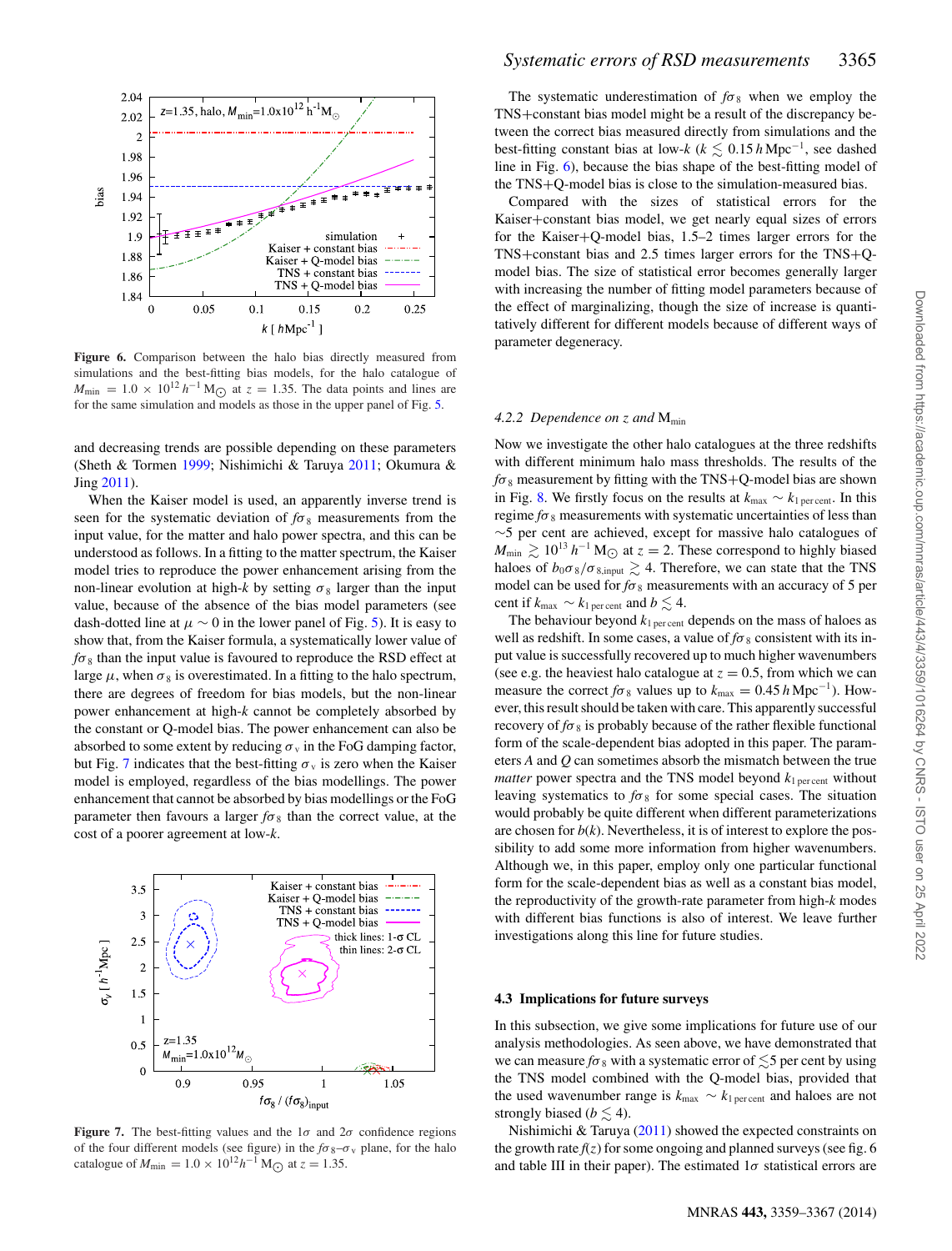

**Figure 8.** The best-fitting  $f\sigma_8$  and the reduced  $\chi^2$  values at  $z = 2$ , 1.35 and 0.5 from top to bottom, respectively. Different symbols are for the different values of the minimum halo mass  $M_{\text{min}} = 5.0, 10, 20, 50, 100$  and 200 in units of  $10^{11} h^{-1}$  M<sub>O</sub>. The black arrows show the  $k_1$  per cent wavenumbers. The cyan, blue, purple and blown arrows with symbols indicate the wavenumbers where the shot noise term becomes comparable with the halo power spectrum in real space, for the catalogues of  $M_{\text{min}} = 20, 50, 100$  and 200, respectively (see, Section 3.2).

7.5–3.9 per cent at redshift  $z = 0.7$ –1.5 for SuMIRe-PFS<sup>5</sup>, and 5.1 per cent at  $z = 3.0$  for HETDEX. This means that the TNS+Qmodel bias fit can reduce the systematic errors arising from the non-linear effects and the halo bias to be comparable or lower than the statistical errors from these surveys.

The space mission *Euclid*<sup>6</sup> will survey over a redshift range of  $0.7 < z < 2.1$  and get redshifts of 50 million galaxies. The number of galaxies in each redshift bin will be more than one million. We can roughly estimate the statistical error expected from *Euclid* to be a few per cent level, by using an empirical formula

$$
\frac{\Delta f \sigma_8}{f \sigma_8} \sim \frac{50}{\sqrt{N_{\rm gal}}} \tag{11}
$$

(Guzzo 2008; Song & Percival 2009), where  $N_{gal}$  is the number of galaxies. This estimation indicates that we need to further improve the modelling of RSD, to make the systematic error smaller than the statistical error of *Euclid*.

### **5 CONCLUSIONS**

We have investigated how accurately the structure growth rate  $f\sigma_8$ can be measured from the RSD effects through the model fittings. We have used the halo catalogues generated from *N*-body simulations assuming the standard  $\Lambda$ CDM universe with general relativity, at  $z = 0.5$ , 1.35 and 2 for various minimum halo mass thresholds of 5.0 × 10<sup>11</sup>–2.0 × 10<sup>13</sup> *h*<sup>−1</sup> M<sub>○</sub>. We have tested two analytical models for the 2D power spectrum in redshift space: the Kaiser model and the TNS model including the higher order coupling terms between the density and velocity fields. We have implemented two models for the halo bias: a constant bias and a scale-dependent parametric bias model (i.e. Q-model).

We find significant systematic error (more than 10 per cent for  $k_{\text{max}} \gtrsim 0.30 \, h \, \text{Mpc}^{-1}$ ) when the Kaiser model is simply adopted regardless of the bias modellings, which is consistent with previous studies. Under the assumption of the constant bias, the systematic error still remains even when we employ the TNS model. However, when we use the TNS model with the Q-model bias, the systematic error can be reduced to  $\lesssim$ 5 per cent for all the redshifts and mass thresholds, by using the wavenumber range up to  $k_{1\text{ percent}}$  (e.g.  $k_{\text{1 percent}} = 0.19, 0.27 \text{ and } 0.34 \, h \, \text{Mpc}^{-1}$  at  $z = 0.5, 1.35 \text{ and } 2$ , respectively).

For some heavy halo catalogues at  $z = 0.5$ , the TNS+Q-model gives the accurate  $f\sigma_8$  measurement significantly beyond  $k_{1 \text{ percent}}$ . This is probably because the Q-model bias model absorbs the difference between the simulated matter power spectrum and the TNS model prediction, but this feature is only for particular cases, and a further investigation is necessary. At lower mass ranges, the TNS+Q-model gives clearly biased  $f\sigma_8$  estimates at  $k_{\text{max}} > k_{1 \text{ percent}}$ , especially at lower redshifts where the non-linear effects are more significant.

We conclude that the TNS model as a 2D power spectrum formula combined with the Q-model bias is a powerful tool to measure the structure growth rate. The systematic error can be reduced to under 5 per cent at  $k_{\text{max}} \sim k_{1 \text{ percent}}$ , which is comparable with or smaller than the expected statistical errors of near-future groundbased surveys at high redshifts, such as SuMIRe-PFS and HETDEX. Some future ambitious surveys, such as *Euclid*, will achieve even smaller statistical errors, and we will need to pursue more accurate theoretical models taking into account the non-linear effects and the halo/galaxy bias. We also note that the TNS formula is valid only when gravity is described by general relativity. Therefore, this model cannot be used for a test of other theories of gravity, but still it can be used to test whether general relativity is a valid theory to describe the formation of large-scale structure.

<sup>5</sup> <http://sumire.ipmu.jp/>